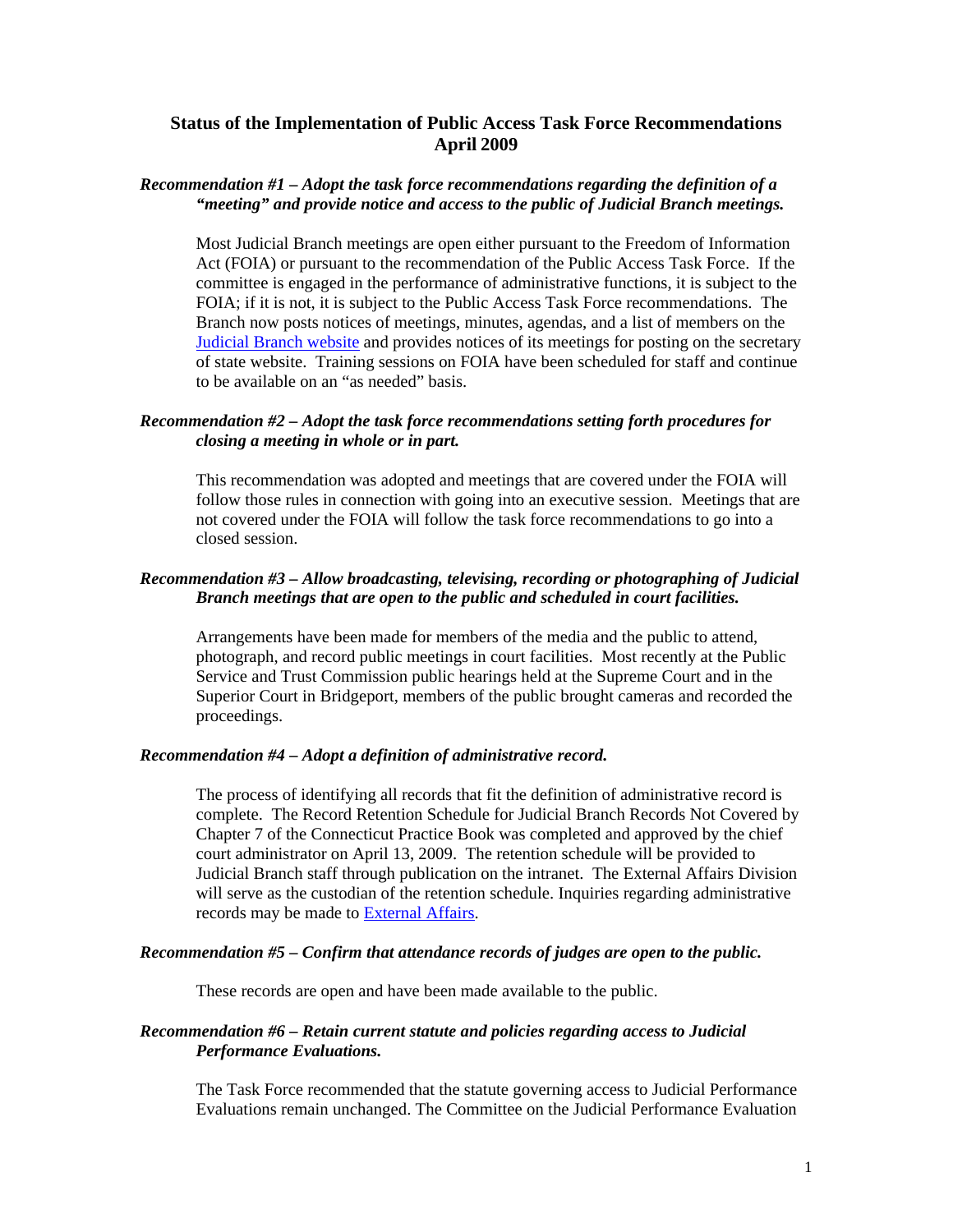Program is being formed and will begin its work by the end of the year. This committee is one of those formed as part of the implementation of the strategic plan developed by the [Public Service and Trust Commission.](http://www.jud.ct.gov/Committees/pst/jpe/default.htm)

## *Recommendation #7 – Establish a procedure for handling complaints received by the Judicial Branch regarding a particular judge.*

Complaints received by the Office of the Chief Court Administrator regarding the conduct of a judge shall be reviewed by the Chief Court Administrator. After review, a complaint may be handled in one of three ways: the Chief Court Administrator may refer a complaint to the Judicial Review Council for further investigation; the Chief Court Administrator may determine that the complaint is without merit or not within the purview of the office; the Chief Court Administrator may counsel a judge and may issue an admonishment in accordance with the procedure set forth in Section 51-45a of the General Statutes, if appropriate.

# *Recommendation #8 – The Chief Court Administrator shall establish a retention schedule for all administrative records held by the Judicial Branch.*

The identification of records that fit the definition of administrative record and the review and updating of the existing records retention policy, including the description of the records and by whom and for how long they should be maintained, has been completed and was approved by the chief court administrator on April 13, 2009. The Record Retention Schedule for Judicial Branch Records Not Covered by Chapter 7 of the Connecticut Practice Book will be provided to Judicial Branch staff through publication on the intranet. The External Affairs Division will serve as the custodian of the retention schedule. Inquiries regarding administrative records may be made to **External Affairs**.

#### *Recommendation #9 – The Judicial Branch shall adopt a policy on access to court records.*

The issues involved are complex and are the subject of discussions nationwide and must be resolved prior to any further action. Therefore, this recommendation is being addressed by the Identity Theft Committee. The committee has been renamed to reflect its broader purpose as a part of the implementation of the strategic plan developed by the Public Service and Trust Commission. The Identity Theft Committee will be called the [Committee on Judicial Information Policy.](http://www.jud.ct.gov/Committees/ID/) This committee will also be expanded to include additional members so that it can effectively and completely address the issues of privacy and security associated with open access to court records.

# *Recommendation # 10 – Amend the Judicial Branch Mission Statement to include the word "open."*

This recommendation has already been implemented and [the Mission Statement](http://www.jud.ct.gov/) now reads: It is the mission of the Connecticut Judicial Branch to resolve matters brought before it in a fair, timely, efficient and *open* manner.

### *Recommendation #11 – Provide online access to the daily criminal docket.*

Access to the [criminal daily docket](http://www.jud2.ct.gov/crdockets/) information has been available on the Judicial Branch website since January 16, 2007. The information displayed includes the name, year of birth, type of docket, charges, and bond information for each case. This information is on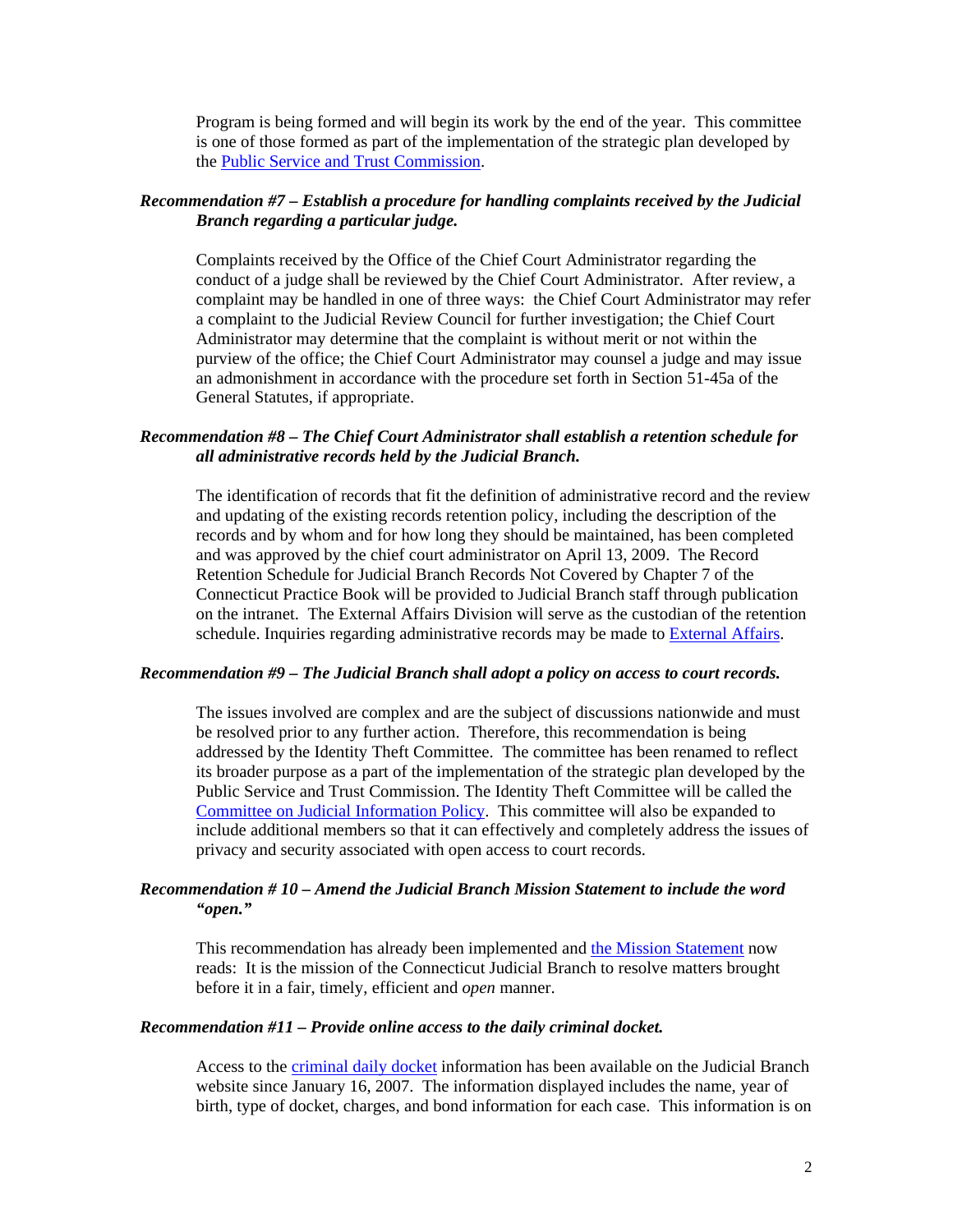the website from approximately 7 pm the night before a court date until 7 pm that evening.

## *Recommendation #12 – Review Judicial Branch-issued forms in connection with potential identity theft.*

The [Committee on Judicial Information Policy](http://www.jud.ct.gov/Committees/ID/) (formerly known as the Identity Theft Committee) identified and reviewed over 850 forms containing personal identifying information with input from the units that use the forms. Criminal and family subcommittees met to review forms, statutes, and Practice Book rules in those two areas and reported out at the meeting of the committee in January. Recommendations about the family and criminal forms will be submitted to the Chief Court Administrator. Forms are currently being revised to eliminate the inclusion of personal identifying information where possible. The rule regarding the collection and submission of personal identifying information in court pleadings will be submitted to the Rules Committee for review.

### *Recommendation #13 – Provide online access to criminal conviction information.*

[Criminal conviction information](http://www.jud2.ct.gov/crdockets/SearchByDefDisp.aspx) on convictions and bond forfeitures since January 1, 2000 has been made available on the Judicial Branch website as of February 1, 2008. The information displayed includes the name, docket number, charge, plea, verdict date, verdict, and assorted sentence information, including fines and appeals.

## *Recommendation #14 – Revise the form for sealing of arrest warrant affidavits to include the specific date the sealing order expires.*

In accordance with Practice Book [sec. 36-2,](http://www.jud.ct.gov/Publications/PracticeBook/PB2.pdf#page=55) the order sealing the affidavits from public inspection must be for a specific period of time, "not to exceed two weeks from the date of arrest." The Rules Committee determined that this recommendation is not workable because the date of the defendant's arrest would not be known and, therefore, it would not be possible for a judge, when signing an order sealing an arrest warrant affidavit, to set a specific termination date for the order.

#### *Recommendation #15 – Revise the procedure for sealing of search warrant affidavits.*

The Rules Committee has determined that [Section 54-33c](http://www.cga.ct.gov/2007/pub/Chap959.htm#Sec54-33c.htm) of the General Statutes must be amended to implement this recommendation. This amendment was first proposed by the Branch as part of its legislative package in 2007, but the bill did not pass. It was proposed by the Judiciary Committee in 2008 in S.B. 605, *An Act Concerning Judicial Branch Openness,* Section 22. That bill did not pass during the 2008 legislative session.

## *Recommendation #16 – Permit public access to police reports used in determining probable cause.*

The rule addressing the disclosure of police reports and affidavits used in determining probable cause took effect January 1, 2008 and is contained in Practice Book [Sec. 37-12](http://www.jud.ct.gov/Publications/PracticeBook/PB2.pdf#page=61)   $(b)-(d)$ .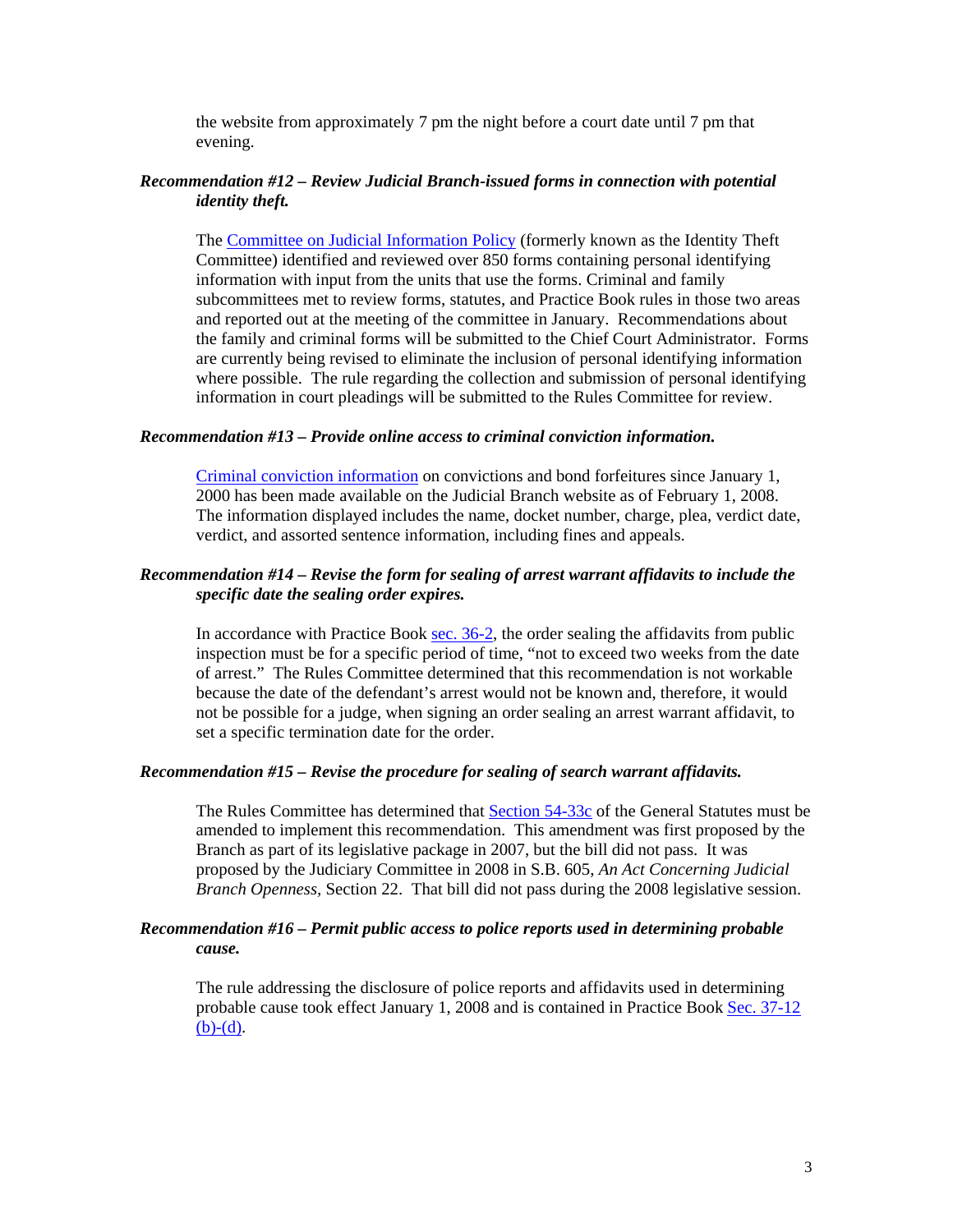### *Recommendation #17 – Adopt a written policy allowing the use of handheld scanners.*

A [memorandum](http://www.jud.ct.gov/Committees/patf/scanpol_103006.pdf) was prepared October 30, 2006 and was distributed to allow the use of handheld scanners to scan court documents.

# *Recommendation #18 – Suggest that the Legislature review the sealing of case files involving pre-trial diversion programs.*

This recommendation was not endorsed and no action has been taken on it.

#### *Recommendation #19 – Provide online access to pending criminal information.*

[Pending criminal and motor vehicle case information](http://www.jud2.ct.gov/crdockets) became available on the Judicial Branch website as of July 16, 2007. The information displayed includes the name, year of birth, charges, bond, next court date and reason for the next court date.

## *Recommendation #20 – Revise procedure for handling competency evaluations.*

The Rules Committee determined that [Section 54-56d](http://www.cga.ct.gov/2007/pub/Chap960.htm#Sec54-56d.htm) of the General Statutes must be amended to implement this recommendation. This amendment was first proposed by the Branch as part of its legislative package in 2007, but the bill did not pass. It was proposed by the Judiciary Committee in 2008 in S.B. 605, *An Act Concerning Judicial Branch Openness,* Sections 23 and 24. That bill did not pass during the 2008 legislative session.

## *Recommendation #21 – Provide access to alternate incarceration assessment reports if the plan is granted.*

The Rules Committee has determined that a statutory change is needed to implement this recommendation. This amendment was first proposed by the Branch as part of its legislative package in 2007, but the bill did not pass. It was also proposed by the Judiciary Committee in the 2008 session in S.B. 605, *An Act Concerning Judicial Branch Openness,* Section 21. That bill did not pass during the 2008 legislative session.

# *Recommendation #22 – To further study the issue of whether, and if so, how non-parties should be able to intervene in a case in order to seek or restrict access to information. Recommendation #23 – To establish a committee charged with analyzing and making recommendations on remote access to court records.*

These recommendations, which are generally addressed in access policies in other states, will be addressed by the [Committee on Judicial Information Policy,](http://www.jud.ct.gov/Committees/ID/) which was formerly known as the Identity Theft Committee.

## *Recommendation #24 – The Judicial Branch should adopt a written policy that allows for an administrative waiver of fees for copies for an indigent individual and also conduct a study of the difficulties and costs faced by citizens in obtaining copies of judicial documents.*

 A proposal was made to the Legislature in 2007 that would allow copying fees to be waived for indigent persons in accordance with criteria established by the Judicial Branch. This proposal was not enacted into law.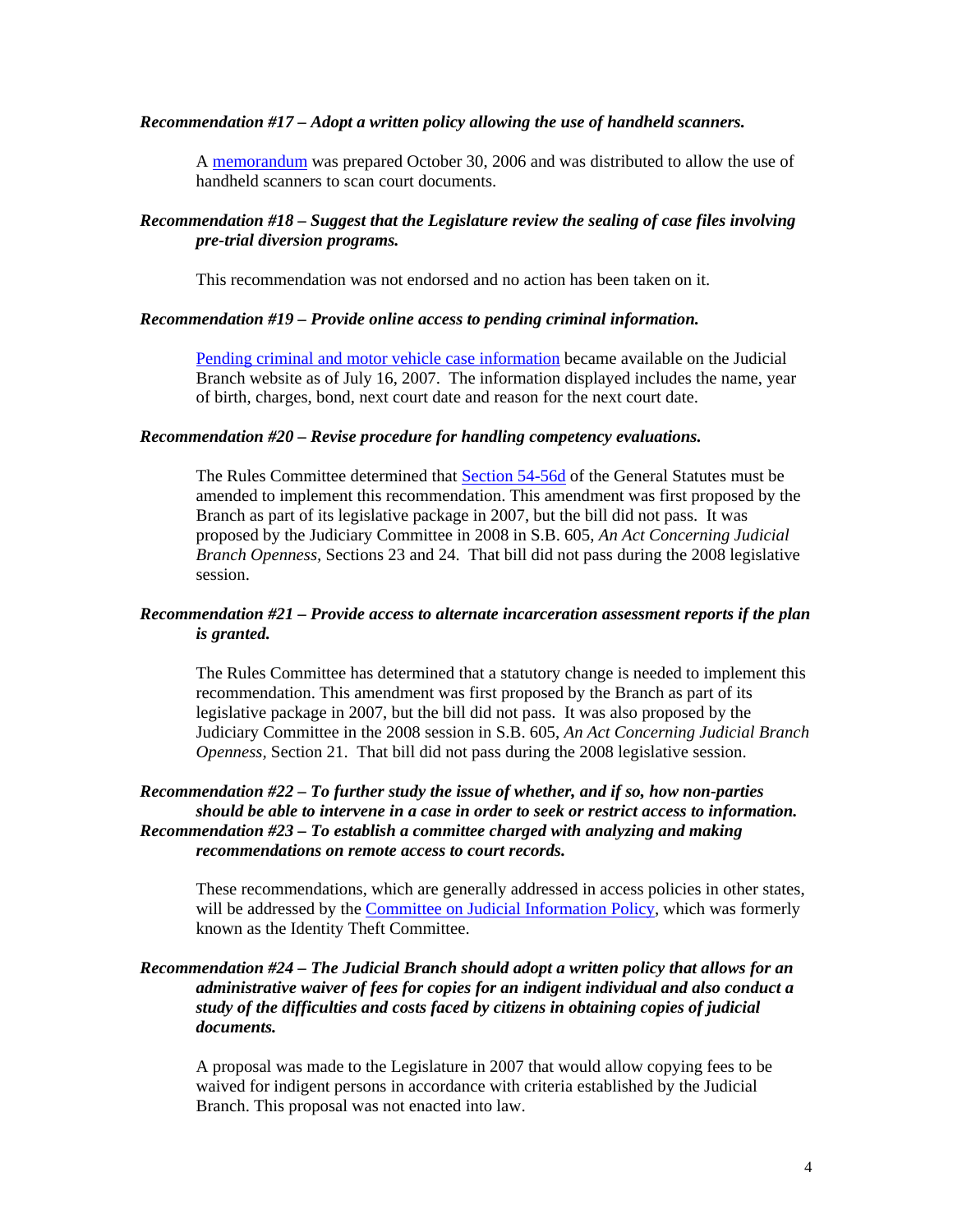## *Recommendation #25 – Develop a policy on requests for bulk distribution of information contained in court records.*

# *Recommendation #26 – Develop a policy/rule on the correction of inaccurate information in court records.*

These recommendations, which are generally addressed in access policies in other states, will be addressed by the [Committee on Judicial Information Policy,](http://www.jud.ct.gov/Committees/ID/) formerly known as the Identity Theft Committee.

# *Recommendation #27 – Adoption of a definition of "media" for purposes of recommendations on access to proceedings.*

[Practice Book Sec. 1-10A](http://www.jud.ct.gov/Publications/PracticeBook/PB1.pdf) was adopted by the Judges at their annual meeting in June of 2007. This rule took effect on January 1, 2008. It defines "media" as any person or entity that is regularly engaged in the gathering and dissemination of news and that is approved by the office of the chief court administrator. Requests may be submitted to the office of the Chief Court Administrator.

## *Recommendation #28 – Consideration of issues concerning the implementation of the definition of "media" on an ongoing basis.*

 The [Judicial-Media Committee](http://www.jud.ct.gov/Committees/media/default.htm) was created and charged with fostering and improving relationships between the Judicial Branch of government and the media, both print and electronic. As part of its mission, the committee will consider issues concerning the implementation of the definition of "media" on an ongoing basis.

### *Recommendation #29 – Expand electronic media access to the Supreme and Appellate Courts.*

The justices and judges of the Supreme and Appellate Courts have approved rules changes designed to increase electronic coverage of oral arguments in the Supreme and Appellate Courts. Practice Book [Section 70-9,](http://www.jud.ct.gov/Publications/PracticeBook/PB2.pdf#page=150) as amended, took effect on June 1, 2007. In addition, the Supreme Court has revised its [protocols](http://www.jud.ct.gov/external/supapp/sup_film.html) on the use of cameras to make the coverage of the Supreme Court more viewable. The use of streaming videos may be considered by committees under the auspices of the Public Service and Trust Commission.

# *Recommendation #30 – Implement a pilot program for electronic media access to criminal proceedings.*

*Recommendation #31 – Study the expansion of media coverage of arraignments. Recommendation #32 –Expand electronic media access to Superior Court civil proceedings and trials.* 

Rules on electronic access to civil proceedings ([Practice Book Sec. 1-11B](http://www.jud.ct.gov/Publications/PracticeBook/PB1.pdf#page=95)) and trials, and criminal proceedings ([Practice Book Sec. 1-11](http://www.jud.ct.gov/Publications/PracticeBook/PB1.pdf#page=93)), and arraignments ([Practice Book Sec. 1-](http://www.jud.ct.gov/Publications/PracticeBook/PB1.pdf#page=95) [11A\)](http://www.jud.ct.gov/Publications/PracticeBook/PB1.pdf#page=95), were adopted by the Judges at their annual meeting in June of 2007, and took effect on January 1, 2008. The pilot program [\(Practice Book Sec. 1-11C](http://www.jud.ct.gov/Publications/PracticeBook/PB1.pdf#page=97)) for electronic access to criminal proceedings is to be implemented in the Hartford Judicial District. Steps have been taken to facilitate this program. In Hartford, criminal sentencings have been televised by CT-N and in several judicial districts, arraignments have been successfully